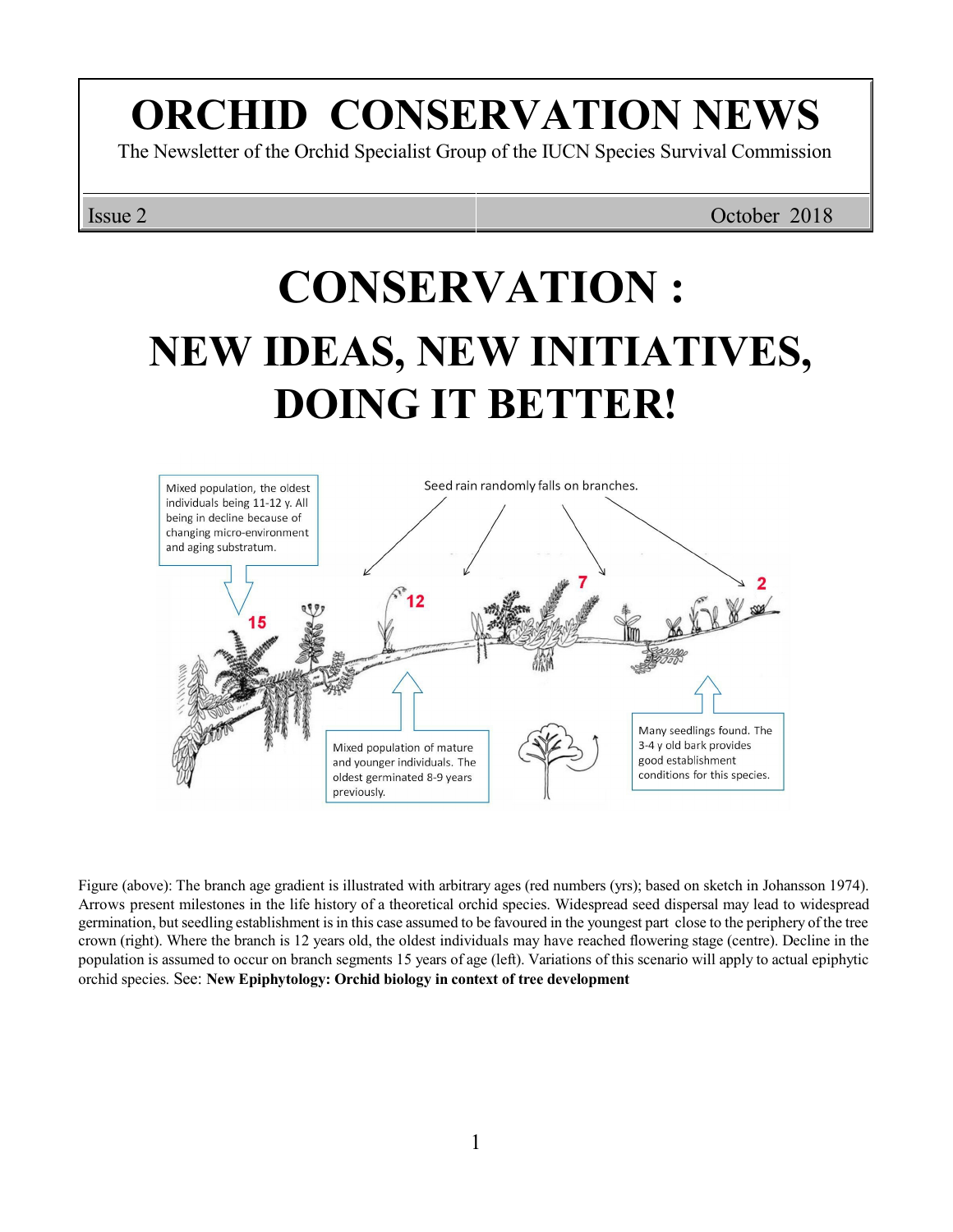### **Editorial**

As you will read in this issue, orchid conservation is progressing on many fronts. Fundamental is knowledge aquisition, what we need to know about species through risk assessment so that management decisions are based on fact. Assessment teams have been working in Africa with the support of the private and public sectors. Putting a stop to poaching, and illegal trade especially via e-commerce requires political will and we see this initiative now in China. Moreover, we need to identify alternate approaches to ecological studies. How can we do this better? Hanne and Finn Rasmussen suggest how we can examine the phorophyte habitat to understand how epiphytic orchids establish in their aerial environment. Ours is both a challenge and an opportunity to better conserve orchids and the ecosystems that support them. It is our ecosystem also. *Marilyn H.S. Light, Editor* (mslight@distributel.net)

#### **New Epiphytology: Orchid biology in context of tree development**

Hanne N, Rasmussen [\(hnr@ign.ku.dk](mailto:hnr@ign.ku.dk)) Institute for Geoscience and Nature Resource Management, University of Copenhagen, Denmark

> Finn N. Rasmussen [\(FinnR@snm.ku.dk](mailto:FinnR@snm.ku.dk)) Natural History Museum of Denmark, University of Copenhagen

Many students of epiphytes implicitly regard the phorophyte as a static structure. Indeed, orchids may grow on fences and telephone poles where little environmental change is anticipated. It is quite another matter to be attached on a growing tree where the orchid is subjected to the consequences of an expanding tree crown, and a stretching and aging bark (Rasmussen & Rasmussen 2018). When several years elapse between seed germination and flowering, the adult orchid will be found under conditions that are rather different from the ones it germinated under; during its life it must be subjected to *a range* of host traits, from smoother towards rougher bark, from more to less light and so on.

Based on this reasoning, one can make predictions about **any particular epiphytic orchid species**:

- Some seedlings will be found on branches that are younger than those that carry flowering individuals.
- Pioneer seedlings that are found on the youngest branches reveal conditions that are adequate for seed germination: the position being sufficiently protected from wind and light exposure, and the bark just sufficiently mature for providing suitable substratum.
- Seedlings may or may not be able to develop adjacent to adults plants, but such individuals have a shorter time to reach maturity than the pioneers.
- Eventually the conditions around an epiphyte colonization will have changed so much that individuals succumb to the increasing shade, rugged bark, or high humidity prevailing inside the crown. Other epiphyte species with other requirements may take their place in the new habitats that arise in the inner crown, as the trees grows older (Woods *et al*. 2015).
- Meanwhile, the younger individuals closer to crown periphery will reach reproductive stage and their seeds will be able to colonize new branches as they develop into suitable colonization sites. Once established, the epiphyte population is thus likely to persist within that tree by short-range dispersal. This might explain why clumped distribution is often found among the trees (Zotz *et al*. 1999).

These predictions can be tested by sowing experiments or by analysis of the actual distribution of orchid seedlings and adults along an age gradient in the tree. Preferred subject would be a species with easily recognizable protocorms, enabling analysis in the youngest branches to ascertain the location of pioneer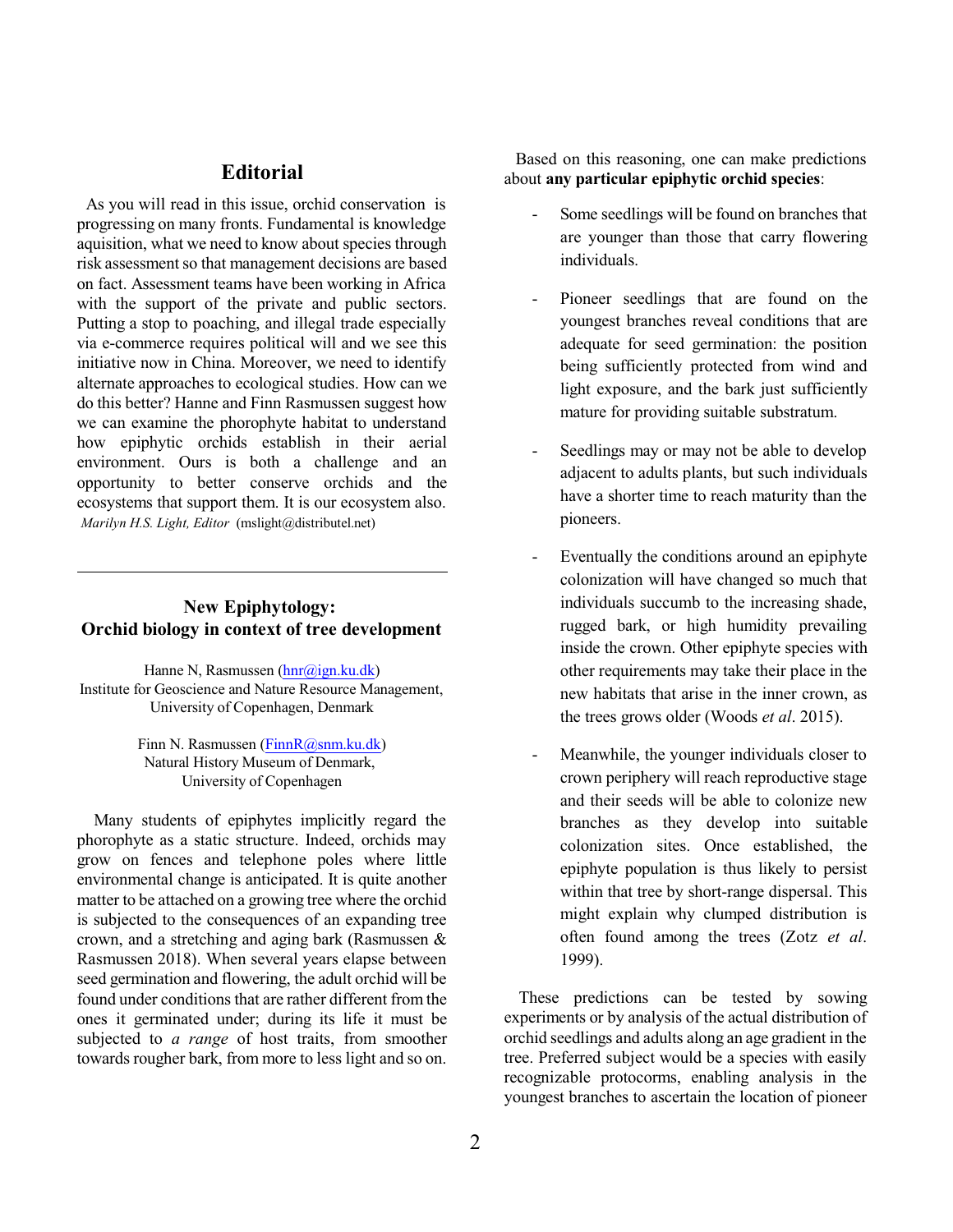seedlings. Since any portion of stems and branches in the tree has an age that corresponds to its position, an estimate of time elapsing between germination and flowering can be derived from the age of the youngest branches that carry seedlings and the youngest crown part where the reproductive individuals can be seen (Rasmussen *et al*., in press).

Sowing experiments are of course also interesting for exploring distributional bias of an epiphytic orchid among tree species. However, the location of germination sites within the trees needs to be known for tests to yield useful information. The same applies to identifying the mycobiont(s) associated with germination.

#### **References**

Johansson, D. (1974). Ecology of vascular epiphytes in West African rain forests. *Acta Phytogeographica Suecica* 59: 1–129.

Rasmussen, H.N., Nord-Larsen, T., Hansen, E.S. & G. Hoareau. MS. Estimation of life history in corticolous lichens by zonation. *The Lichenologist*, in press.

Rasmussen, H.N. & F. N. Rasmussen (2018). The epiphyte habitat on a living host. Reflections on the orchid-tree relationship. *Botanical Journal of the Linnean Society* 186 (4): 456–472.

Woods, C. L., Cardelús, C. L. & S. J. DeWalt (2015). Microhabitat associations of vascular epiphytes in a wet tropical forest canopy. *Journal of Ecology* 103: 421–430.

Zotz, G., Bermejo, P. & H. Dietz (1999). The epiphyte vegetation of *Annona glabra* on Barro Colorado Island Panama. *Journal of Biogeography* 26: 761–776.

#### **China has taken a major multi-lateral initiative this summer toward wild orchid conservation**

Hong Liu<sup>1,2</sup>, Associate Professor

<sup>1</sup>Department of Earth and Environment and International Center for Tropical Botany, Florida International University

<sup>2</sup>Fairchild Tropical Botanic Garden

[\(hliu@fiu.edu](mailto:hliu@fiu.edu))

On July 18, 2018, an open letter calling for specific actions to curb rampant trade of wild-collected orchids was released during a high profile event staged in Shenzhen of Guangdong province by the National Forestry and Grassland Administration of China, with the assistance from the National Orchid Conservation Center of China and the Orchid Conservation & Research Center of Shenzhen. The letter, titled "A call to protect wild orchids and reject disorderly trade of wild orchids" was drafted and issued collectively by 16 Chinese Civil Societies, NGOs, and seven major Chinese online trading platforms\*. The multi-lateral nature of the release of the letter is a highly unusual event in the Chinese plant conservation scene, signaling wide recognition within China of the conservation challenges facing Chinese wild orchids and determination to take actions to deal with these challenges.



Figure 1. A seller on Taobao.com (a Chinese popular e-commerce platform) presenting his wildcollected Cymbidium orchid. Taobao.com has strengthened the platform regulation on wild orchid trade by removing postings like this, with specific terms indicating wild-collected.

The letter cites that

currently unregulated wild orchid collecting and trade are rampant due to three major factors. Firstly, it costs less to collect from the wild than establish and maintain an artificial propagation production system; Secondly there exists the belief that wild-sourced materials are more potent than those cultivated, and finally, domestic legislation lacks strong legal constraints on collecting orchids from the wild. The traditional orchid trade in China occurs mainly in the physical flower and medicinal markets. The problem of unregulated and rampant trading of wild-sourced orchids has been made worse by the rapid development of internet technology, which has provided more diversified trading channels, and the ability for individual collectors/marketers to reach a national or even international audience. Many Chinese ecommerce platforms, social media and forums have many merchants or individuals selling wild orchids (Fig. 1).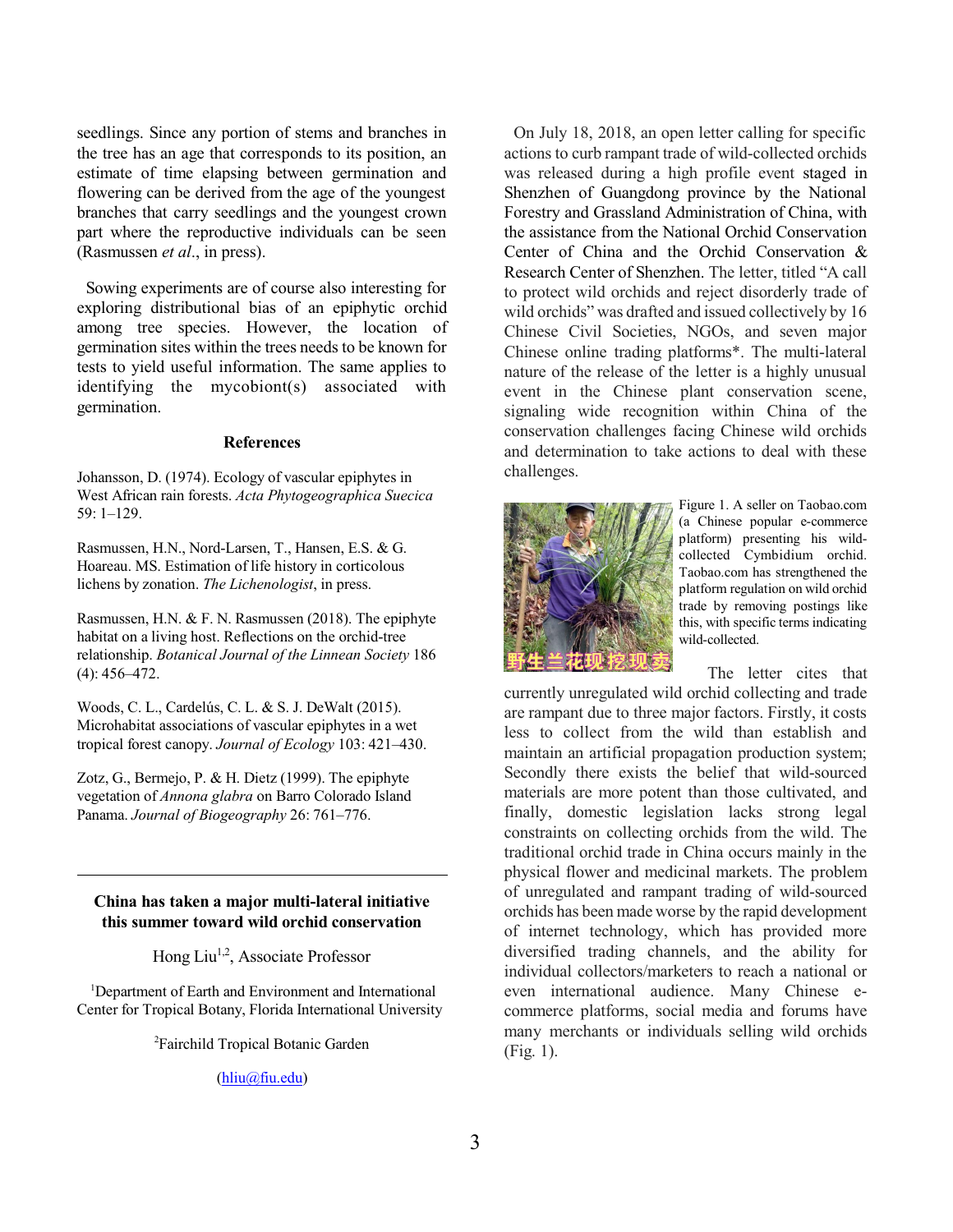Additionally, some Chinese botanical gardens and other scientific research institutions use a large number of wild orchids to create large landscape displays in plant or orchid shows, which has added to the wild orchid collecting pressure in China. Unfortunately there is no systematic study or peer-reviewed report on the extent of the wild orchid trade in China thus far. Nevertheless, in recognition of the pervasive nature of the wild orchid trade and its threat to many wild orchid species in China, the letter calls for the following actions:

- 1. For the individual consumer, refuse to buy wild orchids and report large-scale harvesting and trafficking of wild orchids to the local forestry authorities.
- 2. The Internet platform conducts a rigorous review of information on the wild orchid trade so as to strengthen platform advocacy on purchasing artificially propagated orchids, and gradually restricts the sale of wild orchids.
- 3. A call to the government to strengthen legal protection of wild orchids by incorporating orchids into the Lists Of Wild Plants Under Special State Protection as soon as possible. Provide appropriate government support to the cultivation of wild orchid species in nurseries and strengthen oversight on the implementation of rules on wild-collecting by a nursery and certification of artificial propagation during the trading processes.
- 4. A recommendation to botanical gardens, parks and municipal garden departments not to use wild orchids for their landscaping purposes and only purchase or use certified cultivated orchids.
- 5. Deny the admission of wild orchids into any orchid show or competition.
- 6. The relevant government branch shall encourage Chinese herbal medicine enterprises to use cultivated medicinal

orchids, and establish and maintain the tracking system of source materials.

- 7. When implementing construction or timber harvesting, try to avoid trampling or destroying orchids in the construction area or forest.
- 8. A recommendation to the mainstream media not to report positively on wild orchid collection and instead use the media to enhance the public awareness of wild orchid conservation.
- 9. Social organizations concerned with nature conservation shall initiate orchid conservation activities from time to time that engage the general public and allow them to participate.

 The release of this open letter was accompanied by a reintroduction event in the mountains of Shenzhen of the lady slipper orchid, *Paphiopedilum purpuratum*, a Critically Endangered species on the IUCN Redlist. This lady slipper orchid represents the many orchids which have been collected to near extinction. Reintroduction of the species represents conservation efforts of many years carried out by the National Orchid Conservation Center (Fig. 2).



Fig. 2. A wild plant of *Paphiopedilum purpuratum* in full bloom in Shenzhen, Guangdong Province, China.

Photo: Lijun Chen

A symposium on orchid conservation was also held immediately after the open letter release, with speakers invited from government agencies, research institutes, NGOs, and e-commerce companies. Notably, a representative from the Chinese E-commerce giant, Alibaba, was among the invited speakers at the symposium. Alibaba has since launched a public education campaign against trade of protected wildlife including wild orchids. OSG members, Professors Yibo Luo, Zhongjian Liu, and Hong Liu were also among the invited speakers at the symposium (Fig. 3).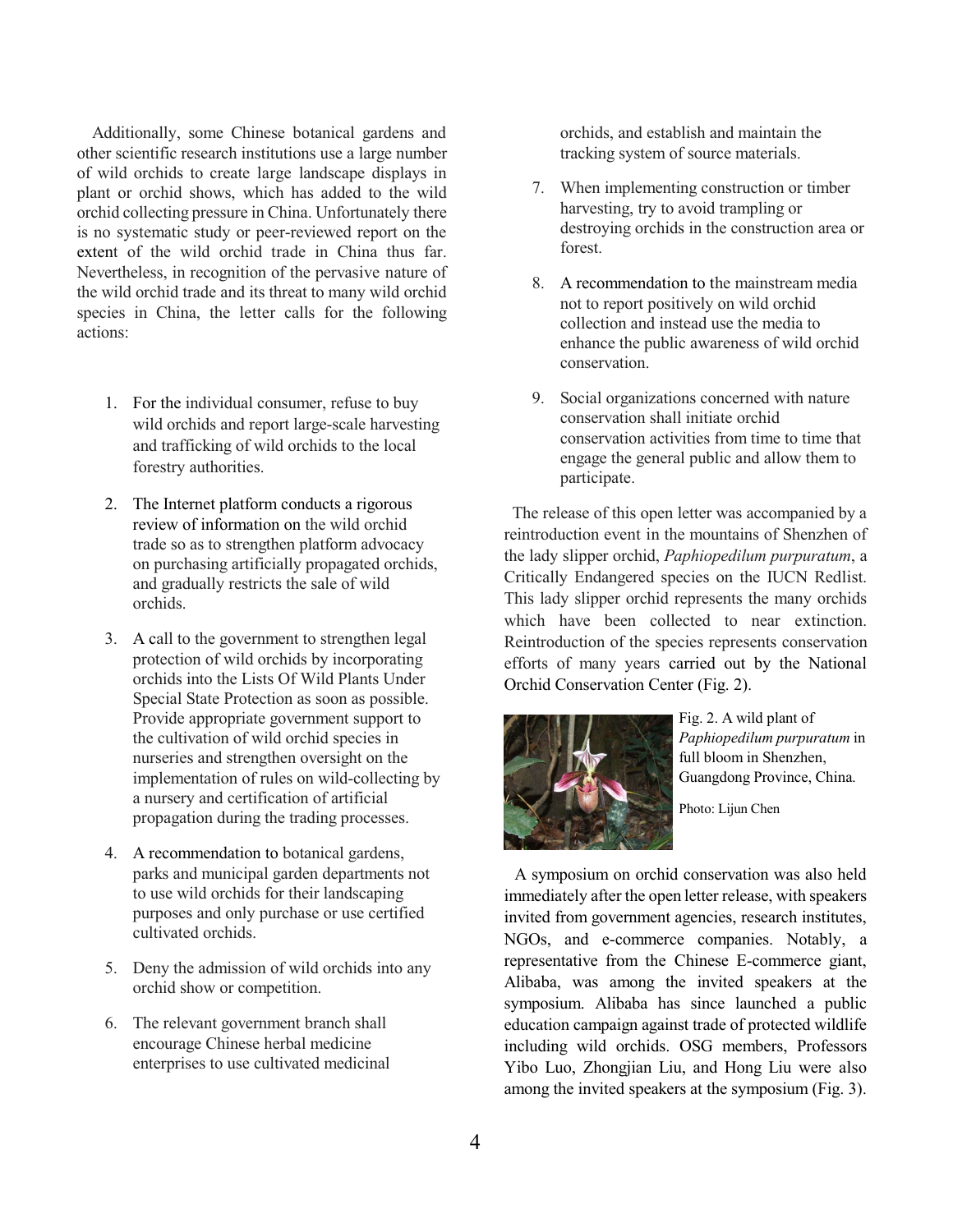

Fig. 3. OSG member Hong Liu and colleague Yingyi Zhang standing before the poster with the orchid conservation open letter

The release of the letter is well timed with the effort to revise and expand the current Lists Of Wild Plants Under Special State Protection. Plants on these lists (class I and II) are protected by the Regulations of the People's Republic of China on Wild Plants Protection, the highest level of Chinese plant protection. Violations of the regulation are a prosecutable offense and subject to fine and jail time. The current lists of wild plants species under state protection was released in 1999, and no Chinese orchid species is on it. The revision effort started more than a decade ago but has been stymied by the irreconcilable opinions of different government agencies. The recent reform effort to streamline central government agencies and their responsibilities has placed the revision of the Lists, which includes the addition of Chinese orchid species, on the priority list of the National Forestry and Grassland Administration.

#### **\* The list of the 16 organizations that sponsored the open letter is as follows:**

China Wild Plant Conservation Association China Flower Association Orchid Society of China China Association of Traditional Chinese Medicine Chinese Union of Botanical Gardens WWF–World Wide Fund for Nature Shan Shui Conservation Center World Federation of Chinese Medicine Societies Guangxi Biodiversity Research and Conservation Association Baidu Alibaba Kuaishou Phone App [www.qyer.com](http://www.qyer.com) 58.com

Zhuanzhuan.com Xcwt.org

#### **Red List assessment of Central African orchids**

Vincent Droissart<sup>1</sup> and Tariq Stévart<sup>2</sup>

<sup>1</sup> Institut de Recherche pour le Développement (IRD) <sup>2</sup> Missouri Botanical Garden (MBG) [\(vincent.droissart@ird.fr](mailto:vincent.droissart@ird.fr))

The Central African Plant Red List Authority convened in June 2017 at the Congo Basin Institute (CBI) campus in Yaoundé to conduct Red List assessments prepared as part of a project funded by the American Orchid Society that aims to evaluate the 183 orchid species endemic to Central Africa (Fig. 1).

https://www.researchgate.net/project/An-integratedapproach-to-long-term-orchid-conservation-in-central-Africa Please copy and paste the above link to follow this project



Fig. 2. Workshop on Orchidaceae IUCN Red List assessment at Congo Basin Institute (CBI), Yaoundé, Cameroon, June 2017. Photo: Tariq Stévart, MBG.

Assessments were carried out by experts from the University of Yaoundé, the Institut de Recherche pour le Développement, Royal Botanic Gardens, Kew, and the Missouri Botanical Garden. About 72% of the 40 orchids assessed were found to be threatened (4 Critically Endangered, 18 Endangered, and 7 Vulnerable), and two species endemic to São Tomé and Príncipe islands (*Angraecopsis dolabriformis* and *Angraecum astroarche*) are considered as Extinct. The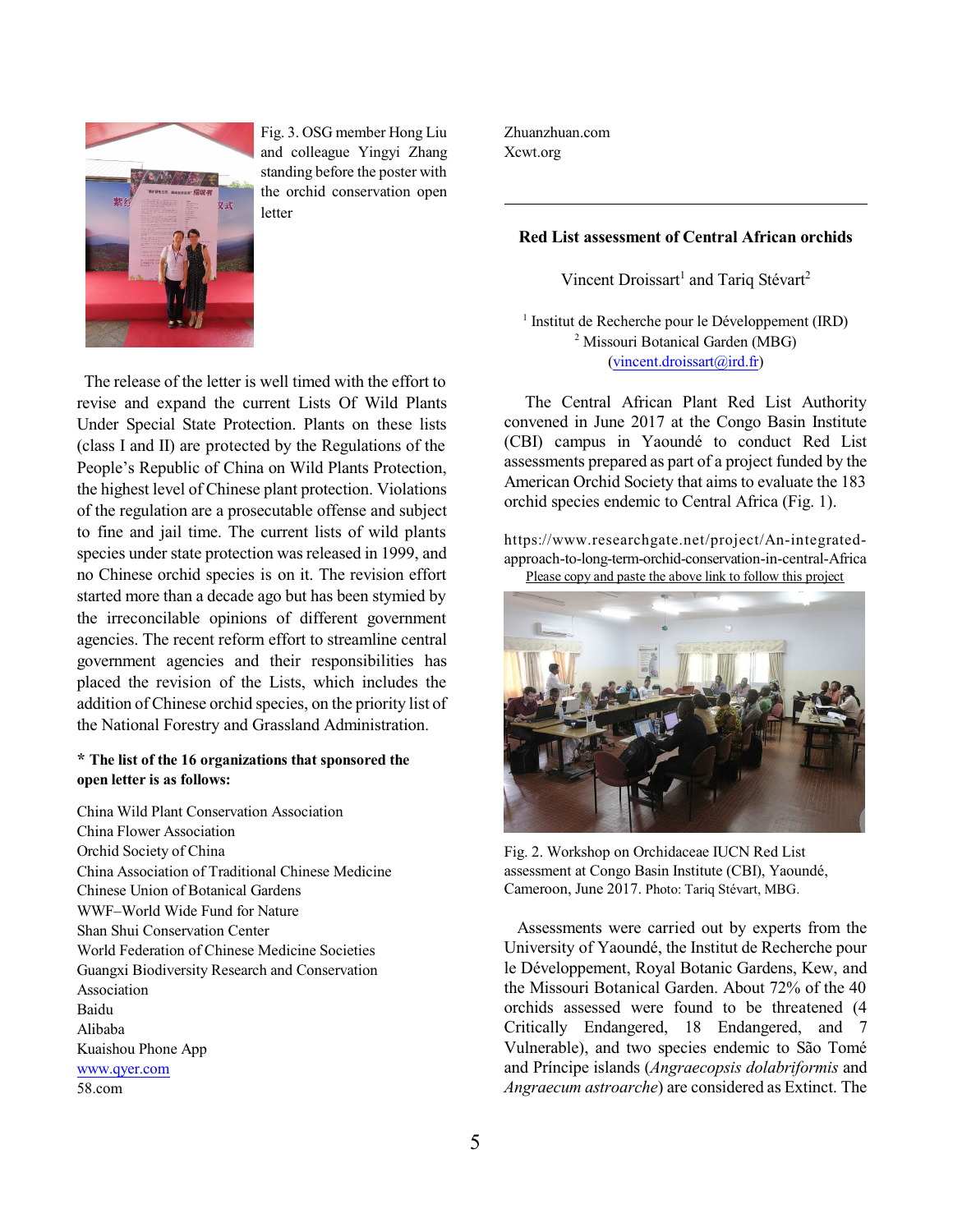40 Red List assessments were published on the IUCN Red List of Threatened Species website in June 2018, representing an increase of some 20% compared to the African orchid species assessed to date by IUCN experts (Fig. 2).



Fig. 2. One of the threatened o r c h i d s p e c i e s , (*Calyptrochilum*/*Ossiculum aurantiacum*), assessed during the Red List assessment workshop in July 2017, at the Congo Basin Institute (CBI), Yaoundé, Cameroon. The species was downgraded from Critically Endangered (CR) to Endangered (EN). Photo: Vincent Droissart, IRD.

### **Food for Thought**

#### **Papers in the Botanical Journal of the Linnean Society from IOCC VI**

Bogarín, D., Fernández, M., Borkent, A., Heemskerk, A., Pupulin, F., Ramírez, S., Smets, E., and B. Gravendeel (2018). Pollination of *Trichosalpinx* (Orchidaceae: Pleurothallidinae) by biting midges (Diptera: Ceratopogonidae), *Botanical Journal of the Linnean Society* 186: 510–543. <https://doi.org/10.1093/botlinnean/box087>

Edens-Meier, R., Arduser, M., Camilo, G.R., and P. Bernhardt (2018). Comparative pollination ecology between two populations and two varieties of *Cypripedium parviflorum* (Orchidaceae) in Missouri, United States of America – does size matter? *Botanical Journal of the Linnean Society* 186: 544–559. <https://doi.org/10.1093/botlinnean/boy001>

Fay, M.F., Feustel, M., Newlands, C., and G. Gebauer (2018). Inferring the mycorrhizal status of introduced plants of *Cypripedium calceolus* (Orchidaceae) in northern England using stable isotope analysis. *Botanical Journal of the Linnean Society* 186: 587–590. <https://doi.org/10.1093/botlinnean/box104>

Gale, S.W., Fischer, G.A., Cribb, P.J., and M.F. Fay (2018). Orchid conservation: bridging the gap between science and practice. *Botanical Journal of the Linnean Society* 186: 425–434. <https://doi.org/10.1093/botlinnean/boy003>

Gargiulo, R., Ilves, A., Kaart, T., Fay, M.F., and T. Kull (2018). High genetic diversity in a threatened clonal species, *Cypripedium calceolus* (Orchidaceae), enables long-term stability of the species in different biogeographical regions in Estonia. *Botanical Journal of the Linnean Society* 186: 560–571. <https://doi.org/10.1093/botlinnean/box105>

Hinsley, A., de Boer, H.J., Fay, M.F., Gale, S.W., Gardiner, L.M., Gunasekara, R.S., Kumar, P., Masters, S., Metusala, D., Roberts, D.L., Veldman, S., Wong, S., and J. Phelps. A review of the trade in orchids and its implications for conservation. *Botanical Journal of the Linnean Society* 186: 435–455. <https://doi.org/10.1093/botlinnean/box083>

Hutchings, M.J., Robbirt, K.M., Roberts, D.L., and A.J. Davy (2018). Vulnerability of a specialized pollination mechanism to climate change revealed by a 356-year analysis. *Botanical Journal of the Linnean Society*: 186: 498–509. <https://doi.org/10.1093/botlinnean/box086>

Li, J., Gale, S.W., Kumar, P., Zhang, J., and G. Fischer (2018). Prioritizing the orchids of a biodiversity hotspot for conservation based on phylogenetic history and extinction risk. *Botanical Journal of the Linnean Society* 186: 473–497. <https://doi.org/10.1093/botlinnean/box084>

Mújica, E.B., Mably, J.J., Skarha, S.M., Corey, L.L., Richardson, L.W., Danaher, M.W., González, E.H., and L.W. Zettler (2018). A comparision of ghost orchid (*Dendrophylax lindenii*) habitats in Florida and Cuba, with particular reference to seedling recruitment and mycorrhizal fungi. *Botanical Journal of the Linnean Society* 186: 572–586. <https://doi.org/10.1093/botlinnean/box106>